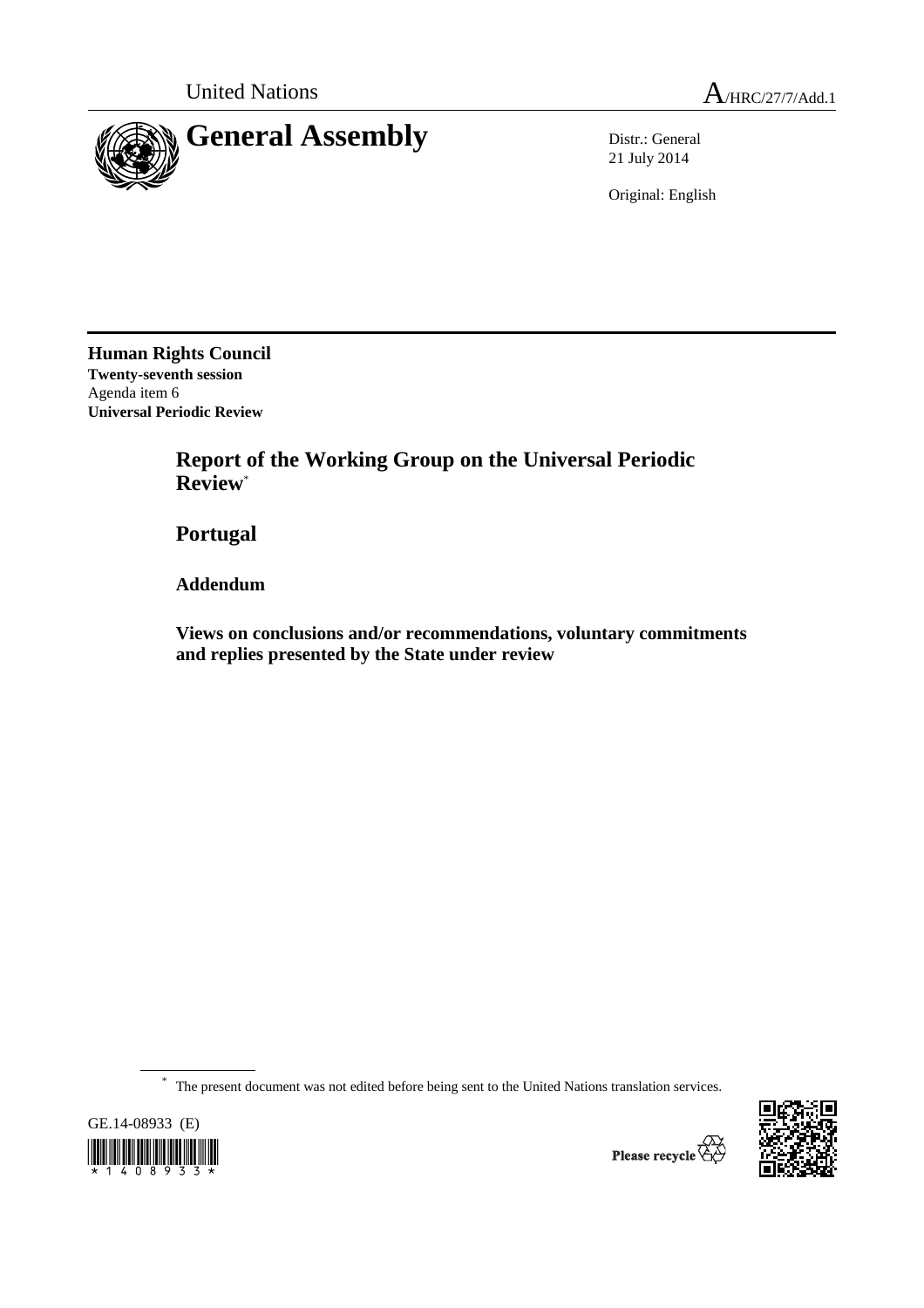1. Portugal welcomes the recommendations made during its Universal Periodic Review on 30 April 2014. 151 recommendations were formulated during the interactive dialogue and Portugal immediately accepted 67 (60 of which were considered to have been implemented or in the process of implementation) and took note of five.

2. Portugal deferred consideration on 79 recommendations. These latter have now been examined and Portugal would like to provide the following responses.

## **I. The recommendations formulated during the interactive dialogue listed below enjoy the support of Portugal**

127.1. Consider and concur to the Committee on the Elimination of Racial Discrimination's recommendation to ratify the amendments to Article 8, para 6 of the ICERD (Namibia).

127.9. Redouble its efforts to fight racial discrimination, including through the support to relevant non-governmental organizations (Bangladesh).

127.11. Consider drafting a national action plan on addressing the question of racism and racial discrimination faced by persons from African descent (Egypt).

127.12. Improve the effectiveness and accessibility of domestic remedies against racial discrimination (Islamic Republic of Iran).

127.13. Redouble its efforts to fight racial discrimination, including through support to relevant non-governmental organizations and further recommend special measures for vulnerable groups, including Ciganos, Roma and people of African descent (South Africa).

127.15. Increase support for the Commission for Equality and Against Racial Discrimination (The former Yugoslav Republic of Macedonia).

127.26. Continue strengthening the mechanisms to supervise the observance of human rights of the inmates, with the aim of preventing ill-treatment and handle in a timely, manner all complaints of torture and other ill-treatment (Italy).

127.27. Expedite the judicial processes so cases stay within the statute of limitation, and to improve the conditions in penitentiary facilities (Netherlands).

127.33. Adopt comprehensive measures to address the problem of overcrowding, prevent suicides among inmates and improve health conditions in prisons (Uzbekistan).

127.40. Intensify efforts to make its justice system more efficient (Norway).

127.41. Improve the national legislation so as to speed-up the judicial process (Russian Federation).

127.42. Incorporate the United Nations Rules for the Treatment of Women Prisoners and Non-Custodial Measures for Women Offenders, otherwise known as the "Bangkok Rules", as part of its programme on adequate treatment for women detainees, especially young pregnant women (Thailand).

127.72. Continue its efforts aimed at the adoption of legislative measures to enhance equality and combat discrimination that Portuguese citizens with African descent suffer from it (Libya).

127.73. Ensure sufficient budgetary allocation for the effective implementation of National Strategy for the integration of Roma Community 2013-2020 strategies (India).

127.74. Continue to implement the National Strategy for the Integration of Roma Communities and ensure its appropriate and responsible funding (Slovakia).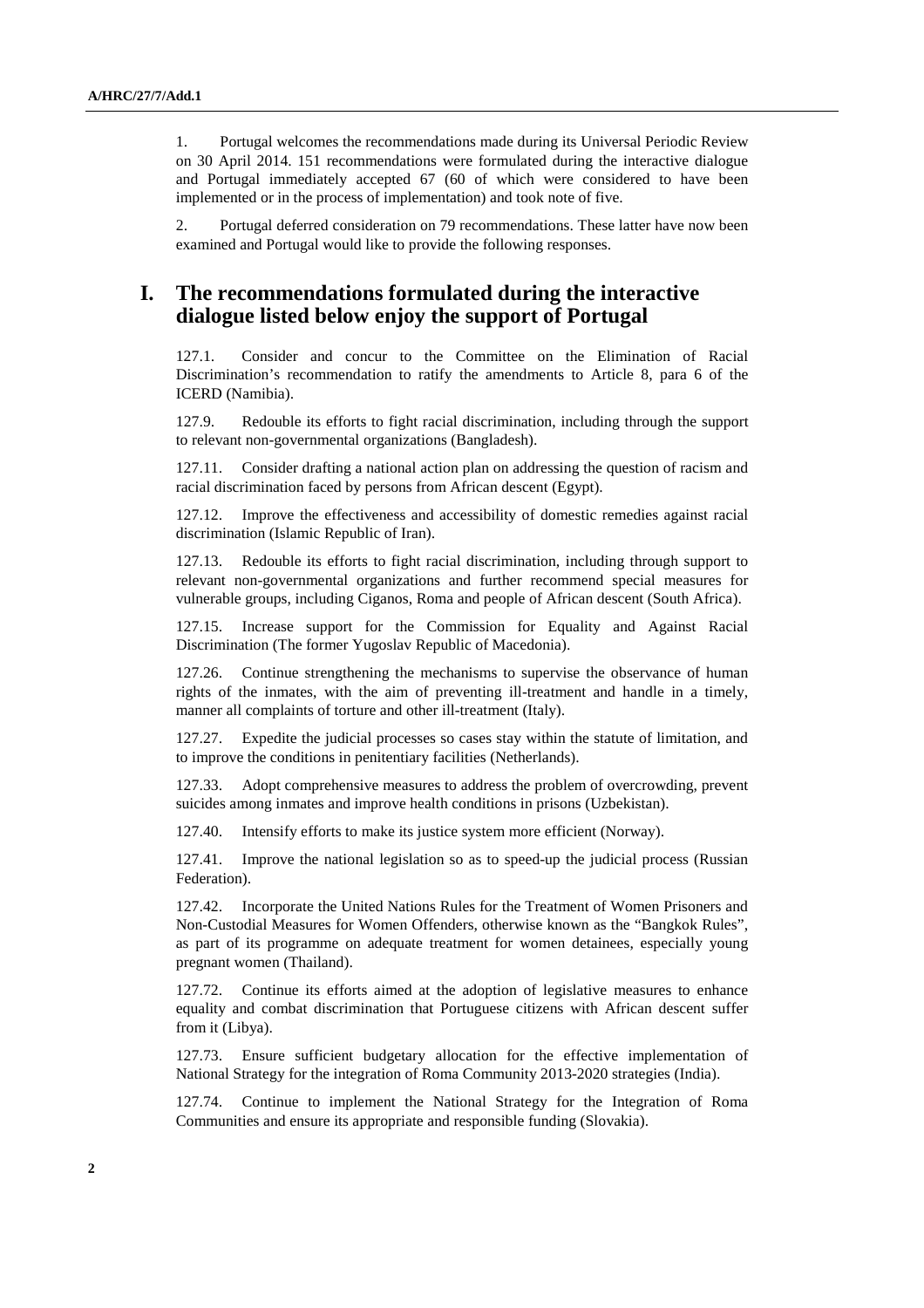## **II. The following recommendations enjoy the support of Portugal which considers that they are already implemented or in the process of implementation**

127.2. Continue harmonizing its national laws with its obligations under international human rights law, with a view of giving a priority in this regard to ICERD (Egypt).

127.3. Rapidly complete the alignment of national legislation with the provisions of the Rome Statute (Tunisia).

127.4. Fully align its national legislation with the Rome Statute, by incorporating provisions to cooperate promptly and fully with the International Criminal Court and ratify the Kampala Amendments to the Rome Statute (Estonia).

127.5. Fully align its national legislation with the Rome Statute, through the incorporation of provisions to fully and promptly cooperate with the International Criminal Court (United Kingdom of Great Britain and Northern Ireland).

127.6. Expand to law enforcement officers human rights education campaign, especially on rights of women, children, the elderly and minorities (Viet Nam).

127.7. Ensure that adequate resources are allocated for the effective implementation of its comprehensive national human rights action plans (Philippines).

127.10. Remain steadfast in pursuing its preventive and repressive programme to combat discrimination against migrants and asylum-seekers (Democratic Republic of the Congo).

127.14. Strengthen its efforts to combat racial discrimination, especially in the judicial system (Slovenia).

127.16. Take strong action to address the hate speech and racial discrimination in access to housing, education and employment of ethnic minorities and intensify awareness-raising training for law enforcement officials (Sierra Leone).

127.18. Ensure that reports of the use of excessive force or ill-treatment by law enforcement officials are fully investigated (Australia).

127.19. Intensify training and adequate supervision of alleged cases of ill-treatment by the police forces (Cabo Verde).

127.20. Take specific steps to ensure prompt and thorough investigations of all allegations of excessive use of force and ill treatment by law enforcement officials including police and prison guards (Canada).

127.21. Deliver a clear message to all prison managers and staff that all forms of illtreatment are unacceptable and will result in sanctions (United States of America).

127.22. Investigate all ill-treatment and other wrongdoing by law enforcement officials and bring the perpetrators to justice (Islamic Republic of Iran).

127.23. Strengthen efforts to ensure that investigations into allegations of ill-treatment of detainees are timely and effective (United States of America).

127.24. Investigate all allegations of illegal use of force and ill-treatment by police and security forces, including against migrants, Roma and people of African descent (Uzbekistan).

127.25. Strengthen its efforts to protect basic rights of inmates in vulnerable situations and ensure that inmates have access to and knowledge of proper complaint mechanisms (Norway).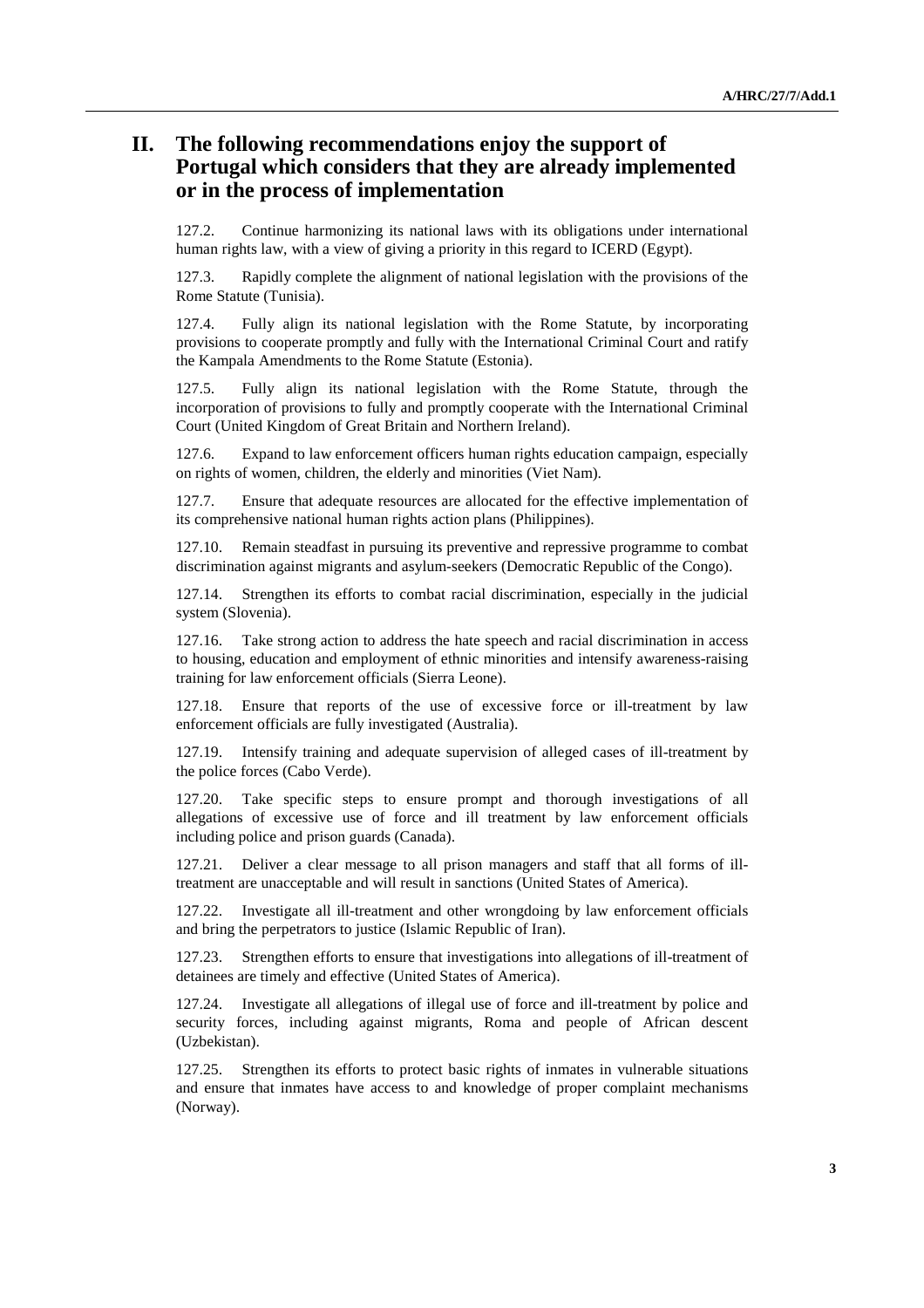127.28. Pursue efforts to combat overcrowding in prisons (France).

127.29. Support through legislation non-custodial measures as an alternative to imprisonment to reduce overcrowding in prisons (Hungary).

127.30. Undertake measures to avoid overcrowding in prisons, including when appropriate, alternatives of social reintegration instead of imprisonment, as well as avoiding prolonged periods of pre-trial detention (Mexico).

127.31. Consider increasing the use of non-custodial measures to reduce overcrowding (Norway).

127.32. Adopt a national strategy for the improvement of the situation in the prison system (Russian Federation).

127.34. Redouble its efforts with a focus on trafficking for the purpose of labour exploitation and special focus on trafficking in children (India).

127.35. Ensure the enforcement of the legal framework for the prosecution of human traffickers and appropriate assistance of victims of trafficking in human beings (Republic of Moldova).

127.36. Find possibilities to strengthen the oversight of the governmental and lawenforcement organs in the field of trafficking in human beings (Russian Federation).

127.37. Further consolidate its efforts to combat trafficking in persons (Malaysia).

127.38. Continue to increase community awareness of domestic violence and give particular attention to the needs of families caring for older persons (Australia).

127.39. Pay special attention to the situation of domestic violence and its evolution, particularly because of the possible impact of the economic difficulties on families (Costa Rica).

127.43. Continue with actions aimed at safeguarding due process in all judicial instances (Ecuador).

127.44. Call upon the competent authorities to ensure the right of access to lawyer by detained persons (Hungary).

127.45. Ensure that human rights violations by police and prison officials, particularly cases of torture and other ill-treatment, are investigated and do not go unpunished (Costa Rica).

127.46. Pursue efforts to prevent abuses committed by the law enforcement forces and to improve prison conditions (Côte d'Ivoire).

127.47. Provide, in accordance with its obligations under International Human Rights Law, the widest possible protection and support for the family, as the natural and fundamental unit of society (Egypt).

127.49. Take all necessary measures to guarantee the protection of the family, and lay down an efficient system for families in order to guarantee the enhancement of social cohesion and prevent family disintegration and social fracturing (Mauritania).

127.50. Support and protect the family as a fundamental and natural unit of society (Uzbekistan).

127.53. Strengthen measures to assist families most in need in the context to the economic and financial crisis (Angola).

127.54. Further promote employment (China).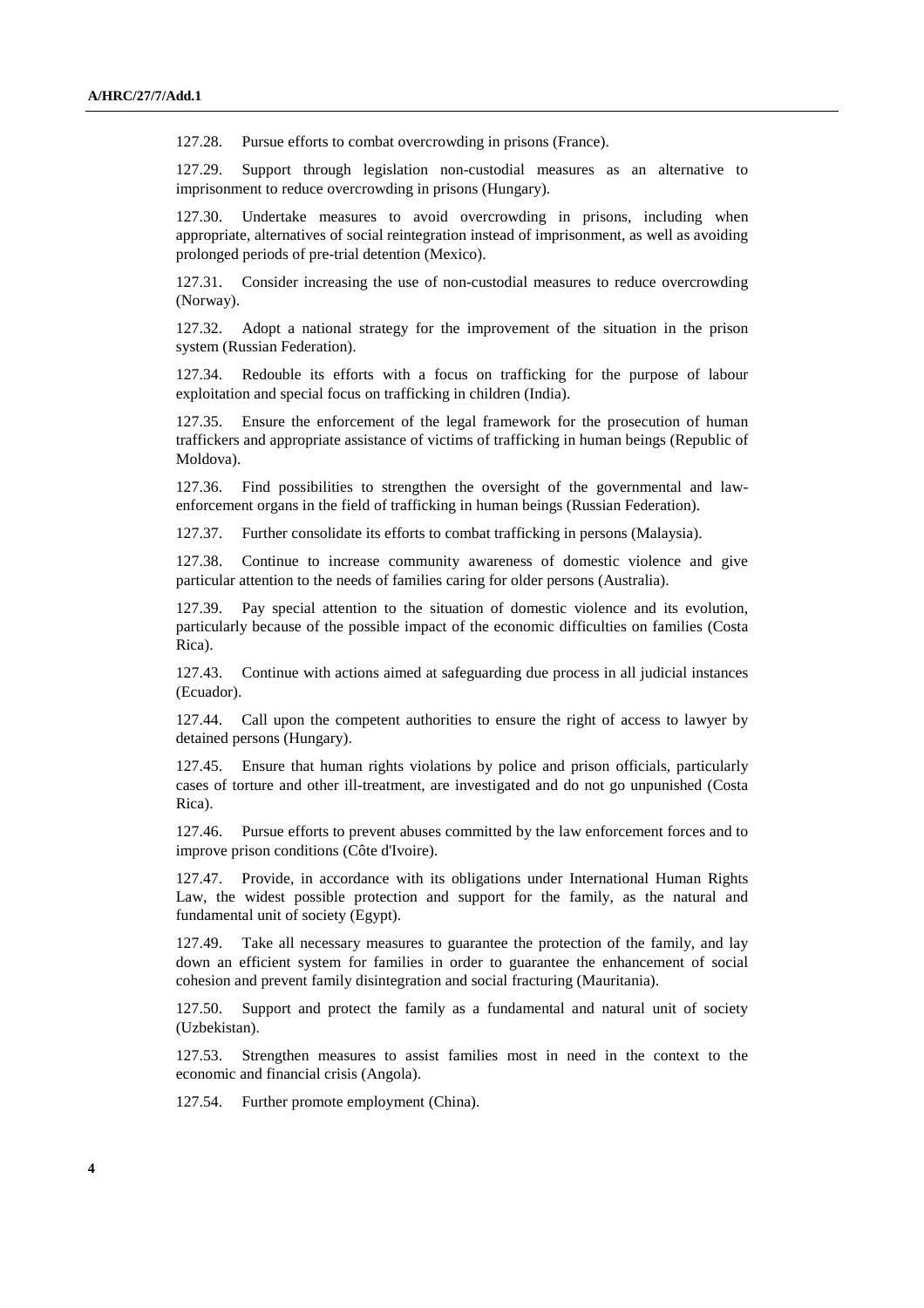127.55. Mitigate the effects of the financial crisis on its efforts to address the issues of child poverty and children living in streets (Malaysia).

127.56. Carry-out an analysis on the effects of the crisis on human rights, especially on socio-economic rights. Such an analysis should focus particularly on the situation of vulnerable groups such as refugees, migrants, the Roma, children, women and elderly people (Turkey).

127.57. Remain committed to implementing its human rights obligations and minimizing the impact of the crisis, particularly on the most vulnerable (Ukraine).

127.58. Continue protecting the vulnerable groups from the consequences of the austerity measures undertaken by the Portuguese government in the framework of the economic and financial adjustment programme which was adopted in the past few years (United Arab Emirates).

127.59. Establish and implement, based on the performance assessment of the October 2011 Social Emergency Plan, effective economic strategies of sustainable recovery and development that integrate elements of poverty alleviation and protection of human rights (Viet Nam).

127.61. Improve its social security system and provide necessary social protection to vulnerable groups (China).

127.62. Continue the protection of women, migrants, persons with disabilities and elderly people, groups which are particularly vulnerable in this moment of economic and financial crisis (Holy See).

127.63. Adequately protect those social groups particularly vulnerable to budget cuts, as is the case of children and older persons (Cabo Verde).

127.64. Take relevant measures in order to prevent the possible negative impacts of the austerity measures on the human rights situation for the most vulnerable groups, particularly children (Republic of Korea).

127.65. Continue prioritizing the adoption of relatively low-cost targeted arrangements for the best protection of children's rights (Italy).

127.66. Provide primary and secondary education for all children irrespective of their legal status (Holy See).

127.67. Continue its efforts to ensure that all children enjoy equal rights without discrimination (Ireland).

127.68. Pursue efforts to combat illiteracy working in particular to promote access to school for disadvantaged children (Senegal).

127.69. Pursue its efforts to combat illiteracy and establish an effective system for adult education and training (South Africa).

127.71. Further strengthening activities towards inclusive education of children with disabilities (Montenegro).

127.75. Strengthen efforts for the protection of the rights of unaccompanied children and children separated while seeking refuge (Ecuador).

127.76. Continue the measures implemented to ensure the right to water and sanitation within the framework of General Assembly Resolution 64/292 (Bolivia (Plurinational State of)).

127.77. Consider the promotion and protection of the rights of peasants and other people working in rural areas (Bolivia (Plurinational State of)).